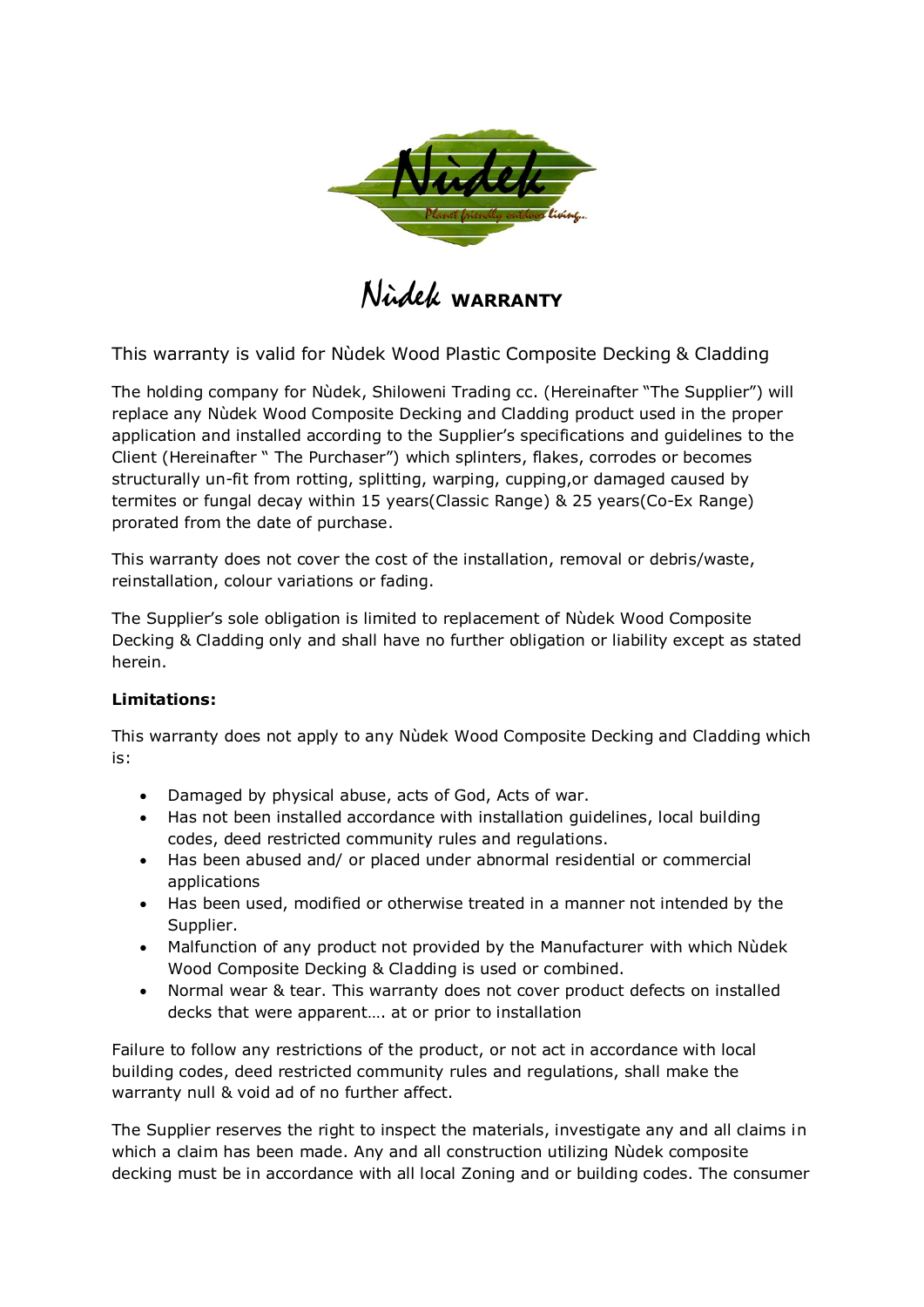assumes all risk and liability associated with the construction and use of Nùdek Wood Composite & Cladding.

The Supplier recommends taking all necessary steps to ensure the safety of everyone involved in the use and construction of the project, but not limited to, wearing / using the proper safety equipment.

In obtaining refund or replacement, the original owner/ the Purchaser must submit its claim along with this warranty certificate, original purchase invoice noting purchase date, pictures of the defective products and a detailed description to:

## **Shiloweni Trading cc**

## **Address: 534 Gerard Marias Street, Constantia Park, Pretoria 0181**

## **Cell: 071-047 4497**

Supplier's warranty shall apply only to Nùdek products. In no event shall the Supplier be liable for labour or other expenses incurred by the purchaser, or special incidental, exemplary or consequential damages of any kind of Supplier's liability arising out of the manufacture, sale or supply of the Nùdek products or their use, whether based upon warranty, contract, tort or otherwise shall not exceed the actual purchase price paid by the purchaser of the Nùdek products.

The Consumer acknowledges that Nùdek Wood Composite Decking & Cladding products are not structural lumber and therefor may not be used as such. The Purchaser is solely responsible for the use and application of any and all Nùdek Wood Composite products determining suitability, and compliance with applicable building and safety codes for a specific application.

The Supplier shall not be bound by any statement or representation as to the performance of the Nùdek Composite Decking and cladding other that is contained in this warranty. No person or entity is authorized by the Supplier to make such statements or representations.

This warranty shall not be amended or altered except in written form and signed by the Supplier and Purchaser.

This warranty is exclusive and in lieu of any other warranties expressed or implied as to the merchantability, fitness for a particular purpose or non-infringement with respect to Nùdek Wood Composite Decking & Cladding.

In no case shall the Supplier be liable for any incidental or consequential damages.

## **Prorated Warranty for Co-Ex range decking boards & fascias**

### **Prorated Warranty for Classic range decking boards**

| Years $1>5$   | 100% |
|---------------|------|
| Years $5>10$  | 90%  |
| Years $10>15$ | 70%  |